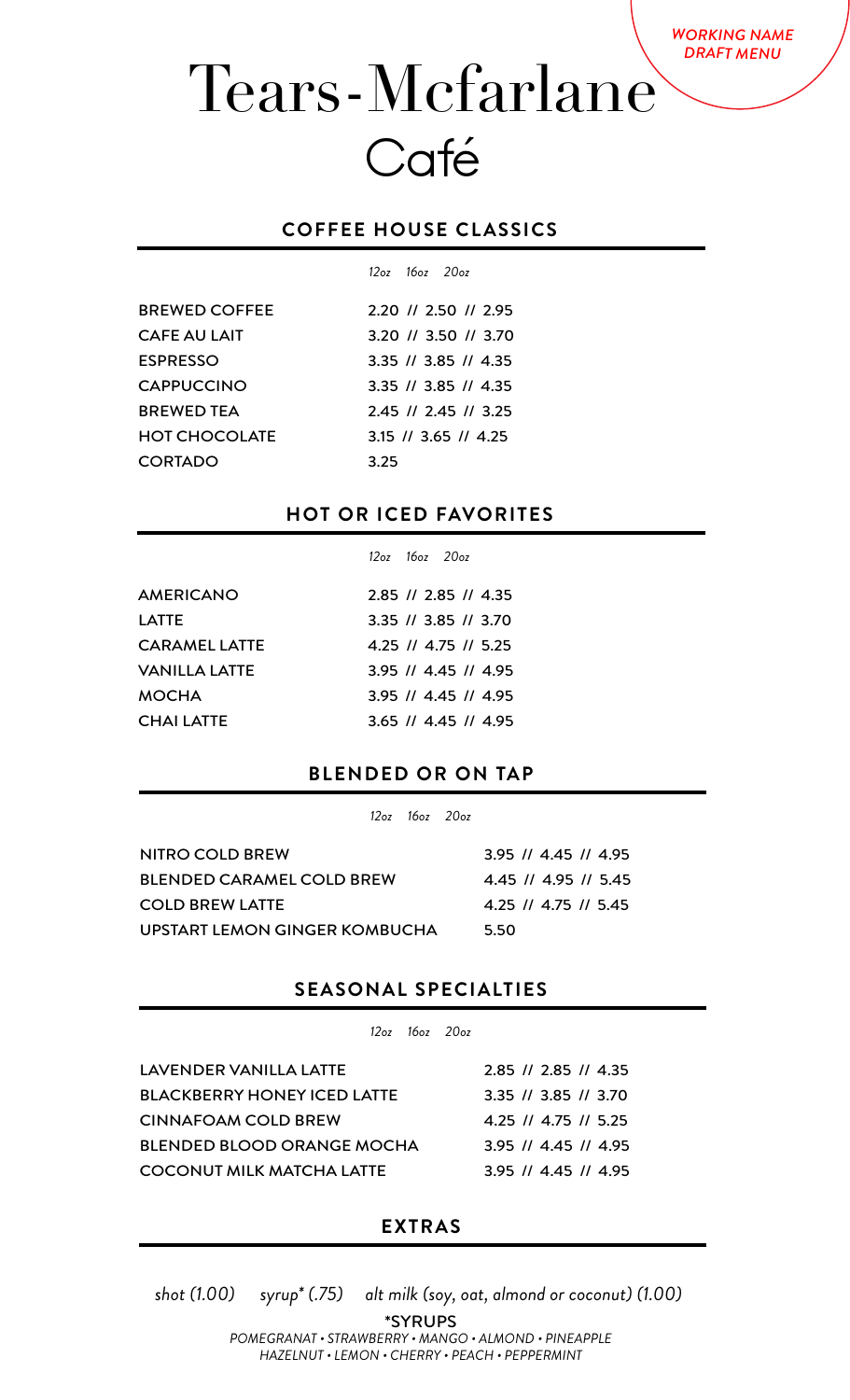| <b>BREAKFAST BURRITO</b>                                                                                                                                           | 8.50 |
|--------------------------------------------------------------------------------------------------------------------------------------------------------------------|------|
| farm fresh eggs, cheddar, salsa, corn, black beans, sweet potatoes, with or without Happy Hog<br>Farm breakfast sausage                                            |      |
| <b>BACON BREAKFAST SANDWICH</b><br>two farm fresh eggs and cheddar on a home-made English muffin with bacon                                                        | 8    |
| <b>HAM BREAKFAST SANDWICH</b><br>two farm fresh eggs and cheddar on a home-made English muffin with ham                                                            | 8    |
| SPINACH BREAKFAST SANDWICH<br>two farm fresh eggs & cheddar on a home-made English muffin with spinach & sunflower sprouts                                         | 8    |
| THE DAY MAKER SANDWICH<br>two farm fresh eggs, white cheddar, Happy Hog breakfast sausage, house-made pepper jam,<br>organic arugula on a home-made English muffin | 10   |
| <b>EGGS &amp; BACON</b><br>two farm fresh eggs any style, 3 strips of bacon & a slice of sourdough toast                                                           | 10   |
| <b>BAGEL &amp; LOX</b><br>house-made bagel & house-made lox, cream cheese, capers, red onion, organic greens                                                       | 8    |
| <b>BAGEL &amp; CREAM CHEESE</b><br>house-made bagel & house-made lox, cream cheese, capers, red onion, organic greens                                              | 8    |
| <b>GRANOLA AND YOGURT</b><br>oats, cranberries, currants, almonds, pecans, millet, flax, coconut, vanilla, ginger, sesame seeds                                    | 10   |

*served with house-made plain yogurt*

### **BAKERY & DESSERTS**

*Our small batch artisan bakers prepare the following pastries and desserts daily. Give us a call to find out what we have today, and place your order!*

| <b>CROISSANT</b>                                                     | 3.75 | <b>SLICE OF CAKE</b>                                              | 4    |
|----------------------------------------------------------------------|------|-------------------------------------------------------------------|------|
| <b>HAM &amp; CHEESE CROISSANT</b>                                    | 4.75 | <b>WHOLE CAKE - 10"</b>                                           | 6    |
| <b>CHOCOLATE CROISSANT</b>                                           | 4.25 | chocolate, vanilla, carrot, gluten free                           |      |
| <b>ALMOND CROISSANT</b>                                              | 4.25 | <b>WHOLE CAKE - 6"</b><br>chocolate, vanilla, carrot, gluten free | 38   |
| <b>SCONE</b>                                                         | 3    | <b>CHEESECAKE</b>                                                 | 4.50 |
| <b>BLUEBERRY MUFFIN</b>                                              | 3.75 | by the slice                                                      |      |
| <b>CINNAMON ROLL</b>                                                 | 4.25 | <b>10" CHEESECAKES</b>                                            | 60   |
| <b>CUPCAKE</b>                                                       | 3.50 | <b>PIE</b>                                                        | 4    |
| flavors vary daily                                                   |      | by the slice                                                      |      |
| <b>CARROT CAKE SLICE</b><br>buttermilk glaze                         | 4.50 | <b>WHOLE PIES</b>                                                 | 25   |
| <b>COOKIES</b>                                                       | 2.50 | <b>SMALL FRUIT TART</b>                                           | 5    |
| chocolate chip, oatmeal flax, ginger molasses, gluten-free chocolate |      | <b>LARGE FRUIT TART</b>                                           | 6.50 |
| chip, chocolate chip & cherries & pecans                             |      | <b>BREAD PUDDING</b>                                              | 4.50 |
| <b>BAGELS</b><br>plain with salt (half dozen)                        | 12   | <b>TRIFLE</b>                                                     | 4.50 |
| <b>ENGLISH MUFFINS</b>                                               | 10   | flavors vary daily                                                |      |
| (half dozen)                                                         |      | <b>ASSORTED ICE CREAM</b>                                         | 3    |
| <b>SOURDOUGH LOAF</b>                                                | 7.50 | flavors vary daily                                                |      |
| <b>WHEAT &amp; SEED LOAF</b>                                         | 8    | <b>SHERBETS</b>                                                   | 3    |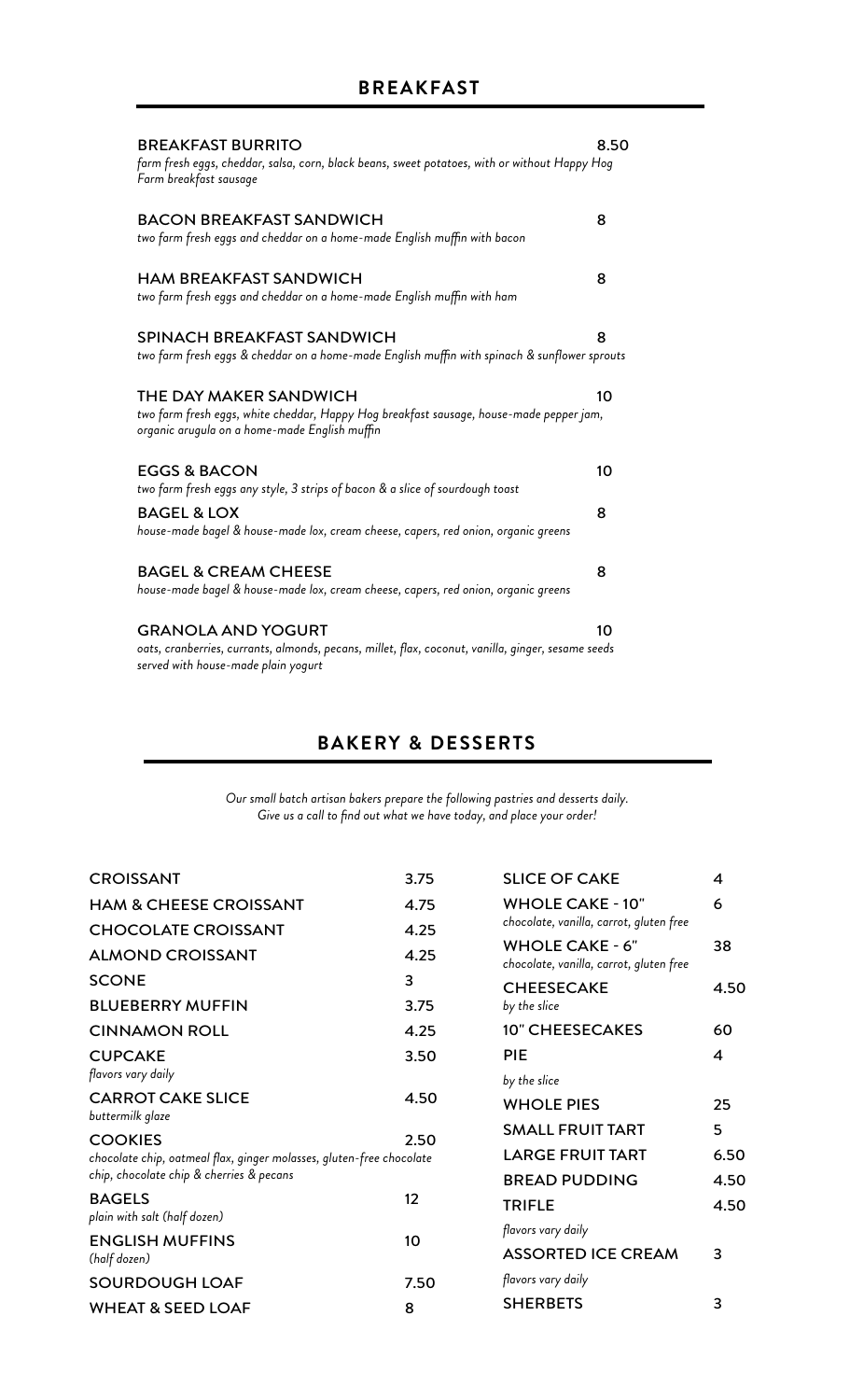| <b>SHISHITOS</b><br>sharable - fried with spicy honey, maledon sea salt (v, gf)                                                                                                                                      | 8      |
|----------------------------------------------------------------------------------------------------------------------------------------------------------------------------------------------------------------------|--------|
| <b>PICK &amp; CHAT TRAY</b><br>sharable - local cow & sheep cheese, dried pears, dried cranberries, cornichons, nuts, salumi, brown rice<br>crackers + add a half bottle of Sutcliffe Vineyards White Blend for \$14 | 10     |
| <b>HOUSE-MADE CHIPS OR FRIES</b><br>two farm fresh eggs and cheddar on a home-made English muffin with ham                                                                                                           | 3      |
| <b>HOUSE ROASTED TURKEY</b><br>house-made rhubarb jam, brie, apples, arugula, balsamic vinaigrette, ciabatta, chips                                                                                                  | 12     |
| <b>TUNA SALAD SANDWICH</b><br>sharp cheddar, icebox pickles, greens, lemon dill aioli, wheat bread, chips                                                                                                            | 10     |
| <b>CHICKEN SALAD WRAP</b><br>grapes, almonds, celery, greens, chips                                                                                                                                                  | 10     |
| <b>B&amp;B BURGER</b><br>Stubborn Farm & Burk Beef free-range organic ground beef, white cheddar, pickles, special sauce,<br>house-made brioche bun, fries + add a fried egg \$2                                     | 17     |
| <b>FRIED GREEN TOMATO BURGER</b><br>pickled onion, arugula, roasted tomato aioli, brioche bun, fries                                                                                                                 | 15     |
| <b>GRILLED CHICKEN &amp; BACON</b><br>avocado, pickled jalapenos, red onion, greens, chili lime aioli, greens, ciabatta, chips                                                                                       | 13     |
| <b>JUAN'S CHEESE STEAK</b><br>poblano, red pepper, onion, white cheddar, chili lime aioli, ciabatta, fries                                                                                                           | 13     |
| <b>CRISPY CHICKEN SALAD</b><br>arugula, chicken, parmesan, lemon dressing                                                                                                                                            | 15     |
| <b>MAPLE SALMON SALAD</b><br>spinach, crispy quinoa, sunflower seeds, pear, champagne vinaigrette (gf)                                                                                                               | 17     |
| <b>SOUP OF THE DAY</b><br>cup/bowl/quart + take a look or give a call about our freezer full of soup options!                                                                                                        | 5/7/12 |